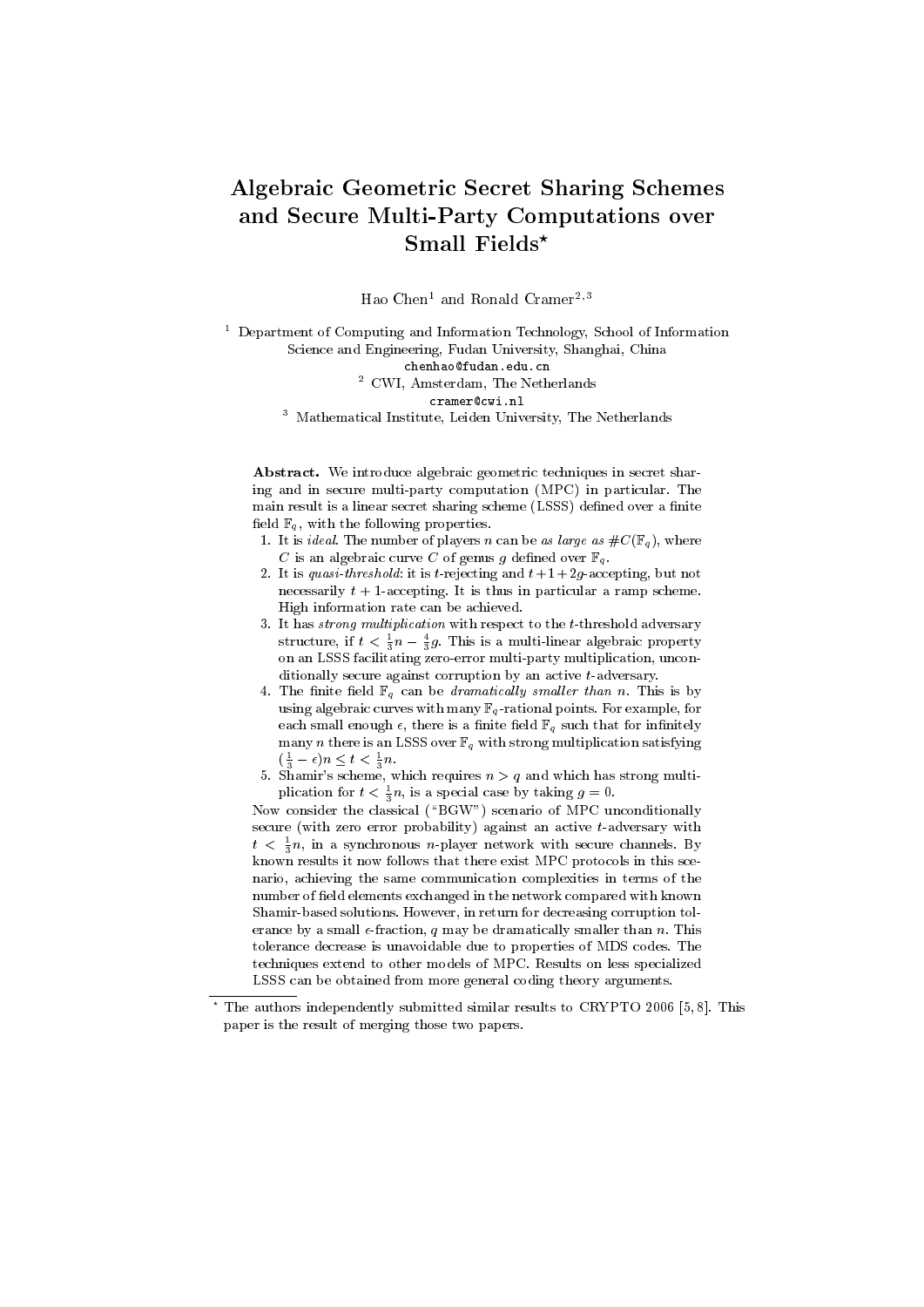### 1 Introduction

This paper introduces the use of algebraic geometric techniques in secret sharing and in secure multi-party computation (MPC) in particular. MPC concerns the problem of a network of players who wish to compute an agreed function on respective private inputs in a secure way, i.e., guaranteeing correctness of the result and privacy of their respective inputs, even if some players are corrupted by an adversary.

Let  $\mathcal{A}_{t,n}$  denote the t-threshold adversary structure on the players  $\{1,\ldots,n\}$ , i.e., it consists of all subsets of size at most t. Similarly, let  $\Gamma_{r,n}$  denote the threshold access structure consisting of all subsets of size at least  $r$ . For a linear secret sharing scheme (LSSS)  $\mathcal M$  on n players, let  $\Gamma(\mathcal M)$  denote the sets accepted by M, and let  $\mathcal{A}(\mathcal{M})$  denote the sets rejected by M. Let  $\mathbb{F}_q$  be a finite field, and let C be a smooth projective absolutely irreducible curve defined over  $\mathbb{F}_q$ , and let g denote its genus. The number of  $\mathbb{F}_q$ -rational points on C is denoted  $\#C(\mathbb{F}_q)$ .

We show that for any integer n with  $1 < n < #C(\mathbb{F}_q)$  and any integer t with  $1 \leq t < n-2g$  there exists an LSSS M over  $\mathbb{F}_q$  with the following properties.

- 1. It is an ideal scheme on n players; the secret as well as each share consists of a single field element.
- 2. It is quasi-threshold (with a 2g gap). This means that  $A_{t,n} \subset A(\mathcal{M})$  and  $\Gamma_{r,n} \subset \Gamma(\mathcal{M})$  where  $r = t + 1 + 2g$ . It it thus in particular a ramp scheme. We also show how high information rate can be achieved.

3. It has strong multiplication [15] with respect to the  $A_{t,n}$  adversary structure provided that  $t < \frac{1}{3}n - \frac{4}{3}g$ . This is a specialized multi-linear algebraic property known to facilitate zeroerror multi-party multiplication, unconditionally secure against active corruptions (see  $[15, 14]$ ). See Section 2 for the definition.

It is also known to linearize in general the problem of recovery of the secret in the presence of corrupted shares [10].

4. Shamir's scheme, which requires  $n > q$  and which has strong multiplication for  $t < \frac{n}{3}$ , is a special case of our scheme by taking  $g = 0$ . However, by taking  $g > 0$  and by selecting suitable curves, q can be *dramatically smaller than* the number of players n, as elaborated below.

Consider the model of a synchronous network with pair-wise secure channels. It is a classical result due Ben-Or, Goldwasser and Wigderson [1] and Chaum, Crépeau and Damgaard [4] that efficient MPC unconditionally secure (with zero error probability [1]) against an active adversary bound by the threshold condition that fewer than a 1/3-fraction of the players are corrupted is possible in this model. An active adversary is one who may arbitrarily in
uence and coordinate the behavior of the corrupted parties. The actual protocols make intricate use of Shamir's scheme.

Cramer, Damgaard and Maurer [15] show how to "efficiently bootstrap" MPC protocols from general LSSS, thereby providing means for dealing with general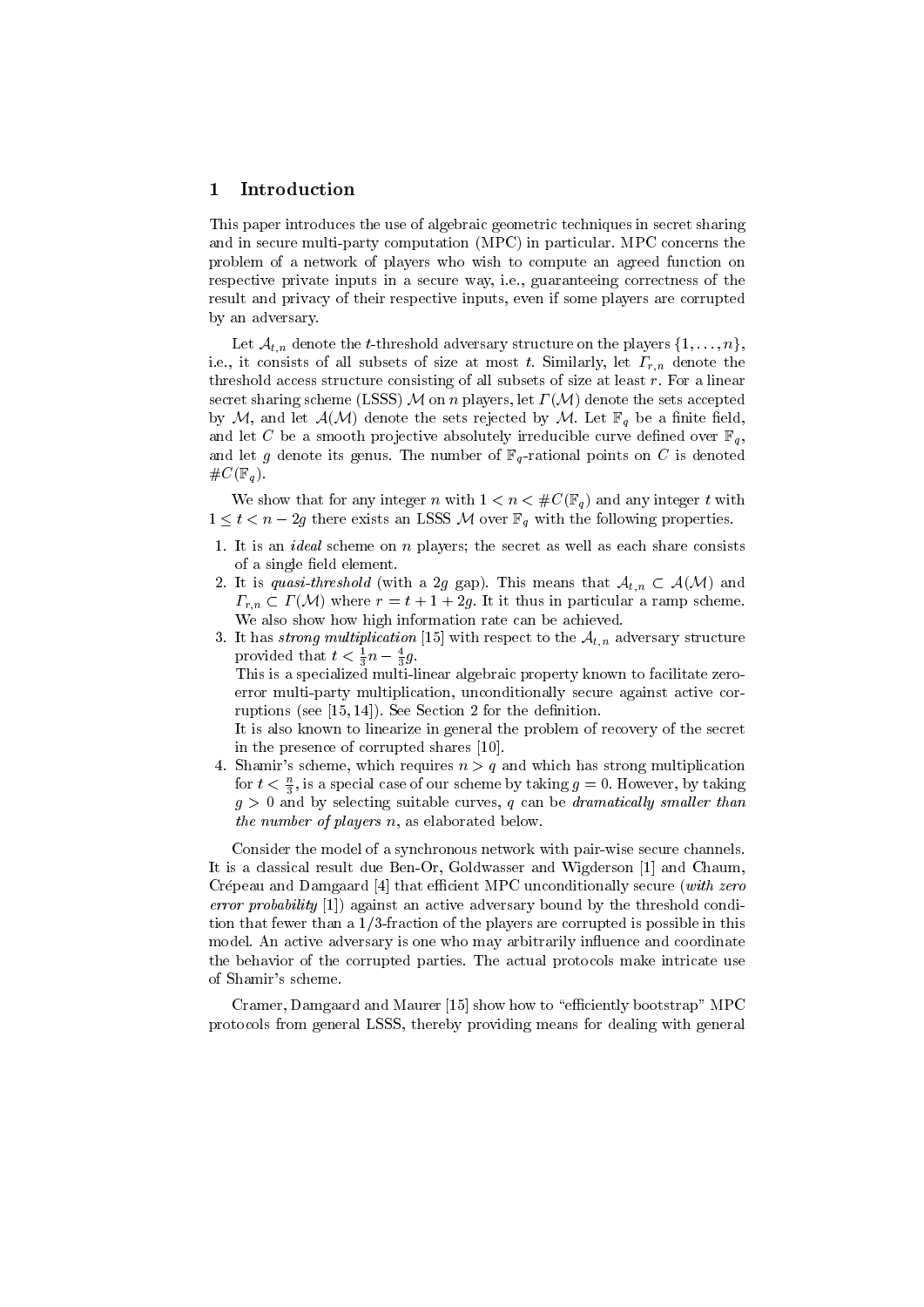(i.e., "non-threshold") adversaries. The adversary structure capturing the resulting MPC's resilience is related to the access structure of the LSSS. Interestingly, these techniques will be used here for achieving security against a threshold adversary. Indeed, in the model we consider here, the properties of the proposed LSSS are for instance sufficient for the construction of an efficient (additively homomorphic) verifiable secret sharing scheme (VSS).  $\frac{1}{1}$  This is a fundamental primitive in MPC, as general MPC secure against an active adversary is essentially about performing secure arithmetic on VSS-ed secret values. The scheme is unconditionally secure (with zero error probability) against an active t-adversary. This is by requiring  $t < \frac{1}{3}n - \frac{2}{3}g$ : this renders the scheme  $n-2t$ -accepting, which is needed to enforce error-freeness of the VSS. The strong multiplication property is immaterial in this case. The number of field elements exchanged is the same as in the VSS from  $[1]$  or as in later variations, except that the field over which it is defined can be much smaller than the number of players  $n$ . Shamirbased solutions require  $n > q$ . The price to be paid is that that the corruption tolerance is decreased by an (arbitrarily) small (constant) fraction of  $n$ .

An LSSS per se is not known to be sufficient for efficient MPC, even though, as said, additively homomorphic VSS as such can be constructed from it. This does of course enable secure computation of addition, or more generally, linear functionals. However, secure multiplication is only known to be possible if the underlying LSSS in addition satises certain multi-linear algebraic properties, such as the multiplication property or the strong multiplication property. In the particular \perfect, zero-error" MPC scenario considered here, the strong multiplication property is essential. It will enable the claimed MPC over small fields, just as with the VSS discussed above.

Note that there exists an efficient transformation that maps relevant LSSS to equivalent LSSS that additionally satisfy the multiplication property [15], increasing the share size by only a multiplicative factor of two. However, it is important to note that no efficient transformation at all is known for the case of strong multiplication.

LSSS that satisfy the multiplication property rather than the strong multiplication property can in particular be used as basis for MPC secure against a passive adversary or against an active one but with non-zero yet negligible error probabilities. Moreover, if the model is augmented with a broadcast primitive, an active adversary can be tolerated who corrupts fewer than a  $1/2$ -fraction of the players, at the cost of introducing non-zero yet negligible error probabilities [32]. For VSS it is required that the underlying LSSS is  $n-t$ -accepting and for secure multiplication the LSSS is required to satisfy the multiplication property. Using

 $1$  Briefly, this strengthens a secret sharing scheme so as to withstand an active adversary who may corrupt part of the network, possibly including the dealer: it is a scheme that uses an interactive protocol to force even a possibly corrupted dealer to distribute shares consistent with the secret sharing scheme, that offers privacy to an honest dealer, and that offers unambiguous reconstruction of the secret.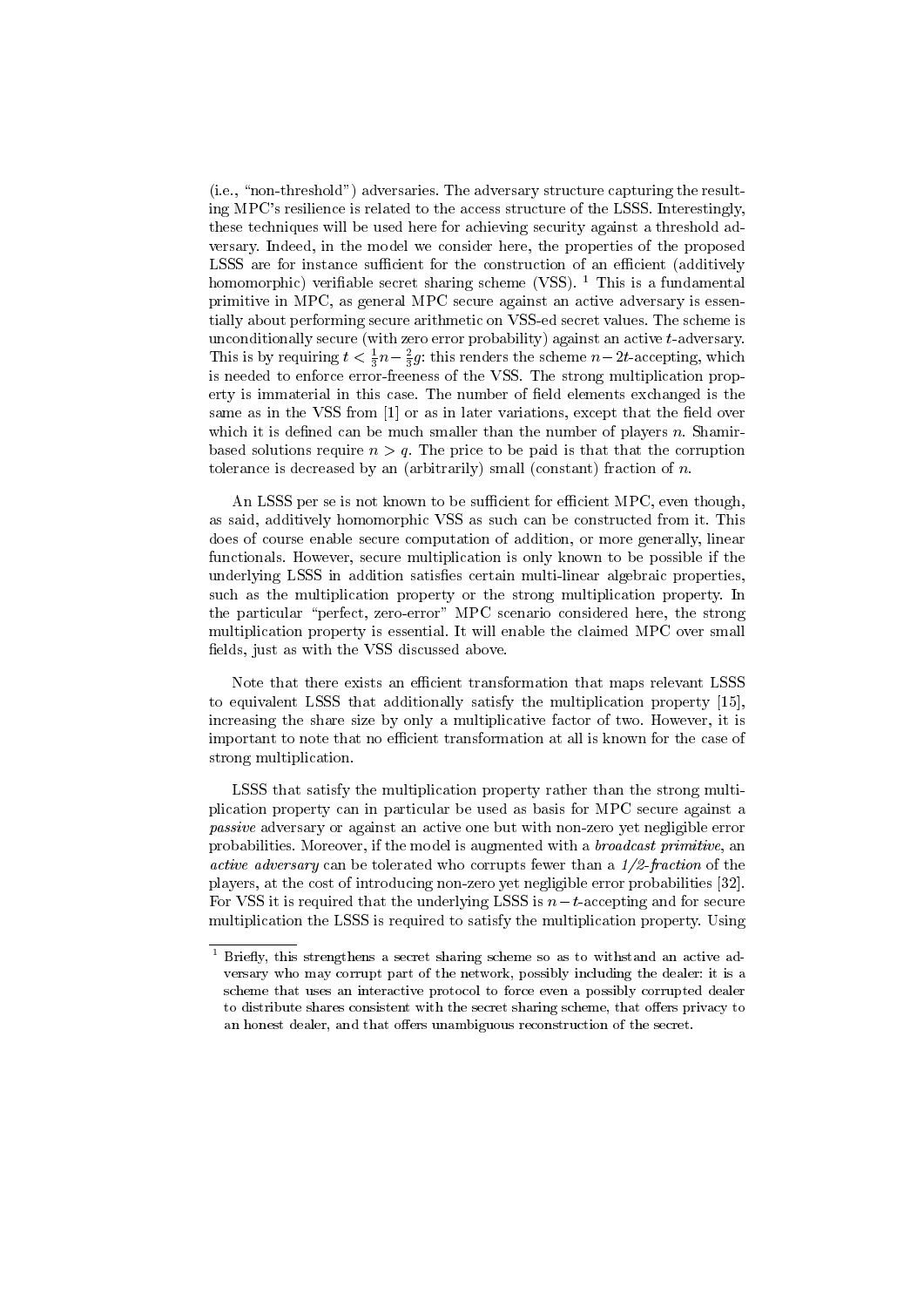the LSSS introduced here, both are satisfied if  $t < \frac{1}{2}n - 2g$ . More details and extended results can be found in [16, 7].

In general, LSSS with strong multiplication admit an algorithm to recover the secret in the presence of corrupted shares. This algorithm is efficient if the secret sharing scheme itself is efficient to begin with. This follows from the results in [10] where it is shown that strong multiplication linearizes this "decoding problem," by means of a generalization of ideas taken from the Berlekamp-Welch algorithm. For completeness we include in this paper a description of the general procedure from [10] as it applies to our algebraic geometric secret sharing schemes, even though in the present case it also follows by efficient decoding algorithms for algebraic geometry codes.

The quasi-threshold property of our scheme is sufficient for our purposes, but it is also unavoidable. Indeed, threshold linear secret sharing schemes are equivalent to maximum distance separable codes (MDS). For such codes it is well-known that  $q \ge \max\{t, n - t + 1\}$  if  $0 < t < n - 1$ , which gives for example a  $2q/3$  lower bound when t is approximately  $n/3$ . Worse, the Main Conjecture for MDS codes implies  $q > n-2$ . Since VSS in the scenario we consider here requires an LSSS that is t-rejecting and  $n - 2t$ -accepting, the setting  $n = 3t + 1$  would mean that the LSSS is required to be *t*-rejecting and  $t + 1$ -accepting. In other words, it would be a threshold scheme, and the MDS argument above applies. Similar reasoning applies to different scenarios of MPC.

Some remarks on ramp schemes are in order. An  $(a, b)$ -ramp scheme is in some sense as a threshold secret sharing scheme. It is a-rejecting (no information) and b-accepting (full information). However,  $b > a + 1$  is allowed. This means that for sets whose size is between  $a$  and  $b$  anything might happen, including partial information. Ramp schemes may have higher information rate than secret sharing schemes; the size of a secret may be larger than the size of a share. It seems that all known *linear* ramp schemes required relatively large fields of definition, just as ordinary threshold secret sharing schemes. So it seems that our results may also be viewed as bearing on the theory of ramp schemes per se. We also show how to achieve high information rate, see Section 4. Finally, we also indicate in this paper how general coding theory arguments combined with (extensions of) known relationships between coding and secret sharing allow for a discussion of the ramp schemes claimed above (neglecting strong multiplication) without explicit reference to the algebraic geometric framework.

Mathematically, our construction is inspired by Goppa's algebraic geometric error correcting codes [23]. In particular, shares are dened by evaluating a function on the points of a curve, where the function is chosen from an appropriate Riemann-Roch space. However, several issues that are immaterial for coding theory play a role in the present context and indeed influence the definition, the analysis and the choice of parameters of the new scheme presented here. Shamir's scheme may be viewed as the genus 0 case.

Earlier work on secret sharing and secure computation that relies on techniques from algebraic number theory and/or algebraic geometry includes [17, 13,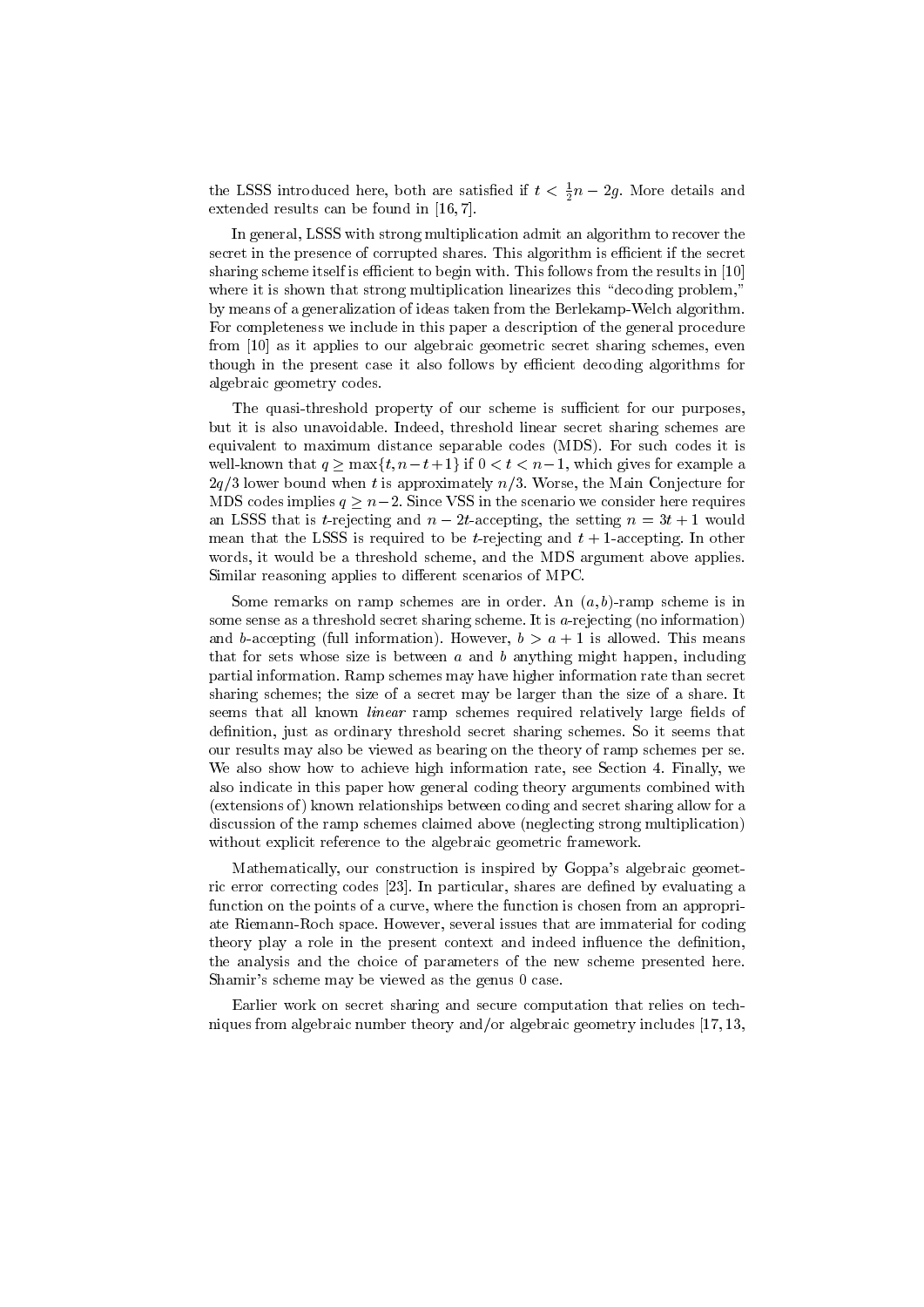12, 9]. Earlier applications of algebraic curves to other areas in information theoretically secure cryptography include those to authentication codes (see e.g.  $[2,$ 38, 26, 39]), and cover-free families and broadcast exclusion [25]. In general, algebraic geometry plays an increasingly important role in combinatorics, theoretical computer science and applied mathematics.

Before quantifying the possible advantages and trade-offs of the new scheme. note that trade-offs between communication complexity and corruption tolerance have been studied before. Indeed, Franklin and Yung [19] have shown that with a lower but still linear (in  $n$ ) corruption bound, the same computation can be performed on many different inputs for the price of one such computation in the standard, classical case. Recently [11] it has been shown that a single, standalone secure multiplication can be performed with linear instead of quadratic communication (in  $n$ ). Nevertheless, these results rely in an essential way on secret sharing techniques over a field of size at least  $n$ .

Let  $N_q(g)$  denote the maximal number of  $\mathbb{F}_q$ -rational points on a genus g curve C defined over  $\mathbb{F}_q$ . The Hasse-Weil bound states that  $q + 1 - 2g\sqrt{q} \le$  $N_q(g) \leq q+1+2g\sqrt{q}$ . Note that if C is a plane curve then the bound becomes  $q + 1 - (d - 1)(d - 2)\sqrt{q} \le N_q(g) \le q + 1 + (d - 1)(d - 2)\sqrt{q}$ . However, curves in higher dimensional spaces can have many more points.

The theoretical upper bound is an additional  $2g\sqrt{q}$  players compared to using Shamir's scheme in secure computation, while lowering the maximal tolerable number of corrupted players by an additive factor at most  $4g/3$ .

Viewed from a different angle, and using the García-Stichtenoth curves [21]. a family of non-plane curves with many rational points and celebrated for their optimal ratio between genus and number of rational points, one can achieve the following asymptotic bound. For each  $\epsilon$  with  $0 < \epsilon < \frac{1}{6}$ , there is a finite field  $\mathbb{F}_q$ such that for infinitely many  $n$  there exists a scheme with strong multiplication and with  $(\frac{1}{3} - \epsilon) \cdot n \leq t < \frac{1}{3} \cdot n$ . In particular all sets of size at least  $n - 2t$  are accepted. This example is detailed at the end of this paper, together with other examples.

Note that there exists theoretically efficient constructions of the curves of García and Stichtenoth. Efficient construction means here that one can also efficiently work with the relevant Riemann-Roch spaces. There are a host of classes of curves with many rational points known from coding theory that allow for efficient construction. We do not further address computational issues here. This is deferred to the full version.

The results in this paper focus on application to error-free unconditionally secure MPC in the secure channels model, with synchronous communication and in the presence of an active adversary. The results can be adapted to other models of MPC or just to plain secret sharing or ramp schemes, e.g., in the context of secure and private storage. In ongoing work generalizations to higher dimensional varieties are studied [6] as well as the case of MPC in the broadcast model [7].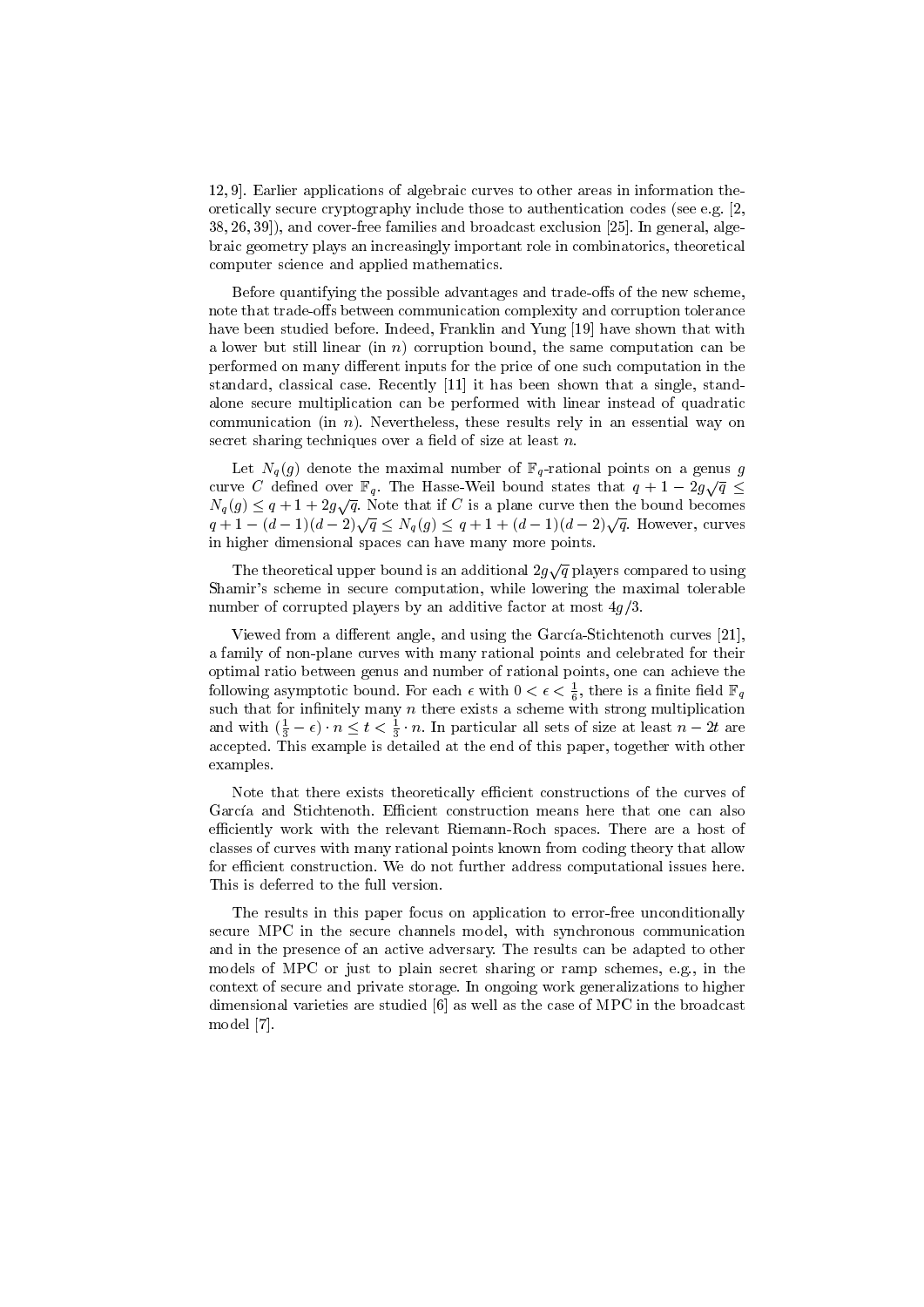### 2 Preliminaries

This section contains some basic definitions and conventions about linear secret sharing and about algebraic curves over finite fields, as well as some relevant facts. The definitions concerning linear secret sharing below are slight adaptations of definitions from [15].

An adversary structure  $A$  on a finite player set  $U$  is a collection of subsets of U with the property that  $A' \in \mathcal{A}$  and  $A \subset A'$  implies  $A \in \mathcal{A}$ . An adversary structure is Q3 if for all  $A, A', A'' \in \mathcal{A}$  it holds that  $A \cup A' \cup A''$  is a proper subset of U.  $A_{t,n}$  is the adversary structure consisting of all sets  $A \subset U$  of size at most t. The access structure  $\Gamma_{r,n}$  consists of all sets  $B \subset \mathcal{U}$  of size at least r.

A linear secret sharing scheme (LSSS) M over  $\mathbb{F}_q$  on the player set U is given by a positive integer  $e$ , a sequence  $V_1, \ldots, V_n$  of subspaces of the *e*-dimensional  $\mathbb{F}_q$ -vector space  $\mathbb{F}_q^e$ , and a non-zero vector  $u \in \mathbb{F}_q^e$ . Let  $V_A$  denote  $\sum_{i \in A} V_i$ , the  $\mathbb{F}_q$ -subspace spanned by all the  $V_i$  with  $i \in A$ . The access structure  $\Gamma(\mathcal{M})$  of M consists of all sets  $B \subset \mathcal{U}$  with  $u \in V_B$ . We set  $u = (1, 0, \ldots, 0) \in \mathbb{F}^e$ , without loss of generality. The structure  $\mathcal{A}(\mathcal{M})$  consists of the sets  $A \subset \mathcal{U}$  with  $A \notin \Gamma(\mathcal{M})$ . An LSSS as defined here is essentially a monotone span program [24]. An LSSS M is said to reject a given adversary structure A defined on U if  $A \subset A(\mathcal{M})$ . If B is a non-empty set with  $B \subset \mathcal{U}$ , then  $\mathcal{M}_B$  denotes the LSSS on the player set B given by restricting to those  $V_i$  with  $i \in B$ . An ideal LSSS is one in which all  $V_i$  have dimension 1 and where for each i there is B in  $\Gamma(\mathcal{M})$  that is minimal with respect to inclusion and for which  $i \in B$ .

Secret sharing based on an LSSS works in essence as follows. Suppose that bases for the  $V_i$ 's are fixed. Let  $s \in \mathbb{F}_q$  be a "secret value." Choose a random linear map  $\phi : \mathbb{F}_q^e \to \mathbb{F}_q$  subject to  $\phi(u) = s$ , and give  $\phi|_{V_i}$  to player *i*, i.e., the action of  $\phi$  on each of the chosen basis vectors of  $V_i$ . It holds that  $\{\phi|_{V_i}\}_{i\in A}$ determines the secret s uniquely if and only if  $A \in \Gamma(\mathcal{M})$ , and  $\{\phi_{|V_i}\}_{i \in A}$  gives no information about s in all other cases, i.e., when  $A \in \mathcal{A}(\mathcal{M})$ . Note that by basic linear algebra  $A \in \mathcal{A}(\mathcal{M})$  if and only if there exists a linear map  $\kappa : \mathbb{F}_q^e \to \mathbb{F}_q$ such that  $\kappa$  vanishes on  $V_A$ , i.e.,  $\kappa_{|V_A} \equiv 0$ , but  $\kappa(u) = 1$ .

For elements  $x, \in \mathbb{F}_q^e$ , let  $(x_1, \ldots, x_e)$ ,  $(y_1, \ldots, y_e)$  denote their respective coordinate vectors with respect to the standard basis.  $x \otimes y$  denotes the vector with coordinates  $(\ldots, x_i \cdot y, \ldots) \in \mathbb{F}_q^{e^2}$  $\mathbb{F}_q^{e^2}$ . Let  $\widehat{V}_i$  denote the subspace  $V_i \otimes V_i \subset \mathbb{F}_q^{e^2}$  $_q^e$  , i.e., the  $\mathbb{F}_q$ -vector space spanned by all elements of the form  $x \otimes y$  with  $x, y \in V_i$ .  $\widehat{V}_B$  denotes  $\mathbb{F}_q\langle \{\widehat{V}_i\}_{i\in B} \rangle$ , and  $\widehat{\alpha}$  denotes  $u \otimes u$ . For given LSSS  $\mathcal{M}$ , the LSSS  $\widehat{\mathcal{M}}$ be defined by the tuple  $(\mathbb{F}_q, \hat{V}_1, \ldots, \hat{V}_n, \hat{v})$ . M is said to have the multiplication property if  $\hat{u} \in V_{\mathcal{U}}$ . M has the strong multiplication property with respect to an adversary structure  $\mathcal A$  (on  $\mathcal U$ ) if the following holds.

1. M rejects the adversary structure  $A$ .

2. For all  $B \subset \mathcal{U}$  with  $B = \mathcal{U} \setminus A$  for some  $A \in \mathcal{A}$ ,  $\widehat{\mathcal{M}}_B$  has multiplication.

It is not hard to see that strong multiplication implies that if  $A, A' \in \mathcal{A}$ , then  $U \setminus A \cup A' \in \Gamma(\mathcal{M})$ . Thus, in particular, in order for an LSSS to have strong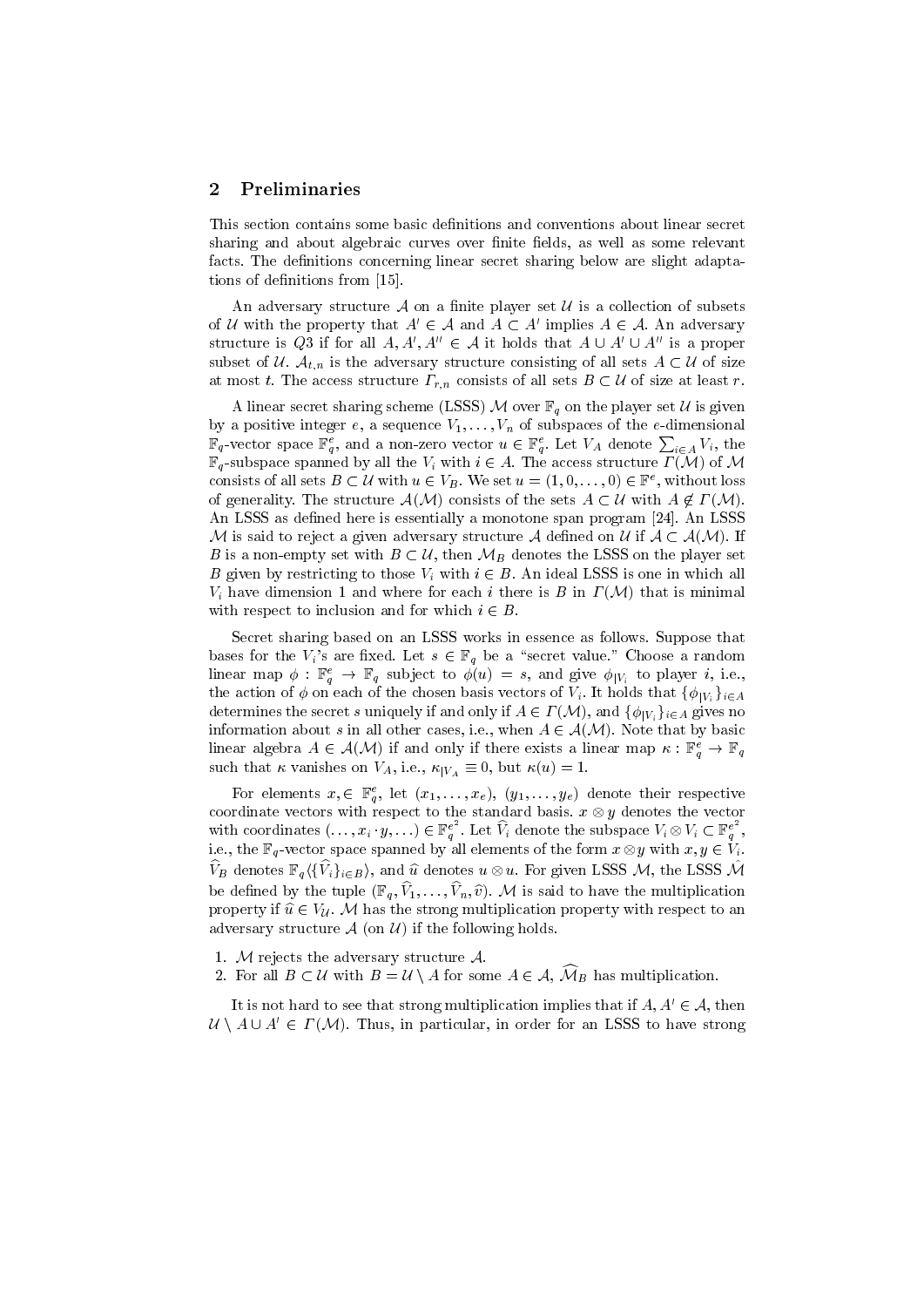multiplication with respect to an adversary structure  $A$ , it must be so that  $A$  is  $Q3.2$ 

It can be shown that for all finite fields  $\mathbb{F}_q$  and for all Q3 adversary structures A there is an LSSS with strong multiplication. In general, however, the dimension may be very large. The standard example for an ideal LSSS is Shamir's scheme. If  $t < n/3$  in this scheme, it has strong multiplication with respect to  $A_{t,n}$ . Note that  $\Gamma(\mathcal{M}) = \Gamma_{t+1,n}$  and that it requires  $q > n$ .

In analogy to Shamir's scheme, in the case of an ideal LSSS it is sufficient to prove that "for each set  $A \in \mathcal{A}$ , the pair-wise local products of two vectors of shares belonging to the set  $B = \mathcal{U} \setminus A$  jointly uniquely determine the product of the secrets." This is then by linear combination as a consequence. These facts are used implicitly when arguing about strong multiplication in the sequel.

As an aside we mention that it is known  $[15]$  how to efficiently enforce the multiplication property on all relevant LSSS; the dimension only goes up by a multiplicative factor 2. In the much more demanding case of strong multiplication the general question whether it can always be efficiently enforced on all relevant LSSS is completely open.

As indicated earlier in this paper, using the techniques from [15] one can construct efficient MPC protocols for the MPC scenario we consider in this paper from an LSSS that satisfies strong multiplication with respect to a  $Q3$ adversary structure  $A$ . Note that in the present paper we are using a slightly generalized definition of the adversary structure of an LSSS and what it means to satisfy strong multiplication with respect to it: in [15] the adversary structure is always  $\mathcal{A}(\mathcal{M})$ , and strong multiplication is always defined with respect to that structure only. In the present paper we have refined these notions, and allow for the definition to apply to an adversary structure A contained in  $\mathcal{A}(\mathcal{M})$ . This does not make any essential difference.<sup>3</sup>

We now give a quick overview of basics on algebraic geometry. In Section 3 we briefly point out how part of our result (i.e, neglecting strong multiplication) can be appreciated if one accepts some general results about algebraic geometric error correcting codes and (an extension of) a known connection between codes and secret sharing.

Let C be a smooth, projective, absolutely irreducible curve defined over  $\mathbb{F}_q$ , and let g denote the genus of C. Let  $\overline{\mathbb{F}}_q$  denote the algebraic closure of  $\mathbb{F}_q$ . A plane such curve can be represented by some polynomial  $F[X, Y] \in \mathbb{F}_q[X, Y]$ that is irreducible in  $\overline{\mathbb{F}}_q[X, Y]$ . The affine part of the curve is defined as the set of points  $P \in \overline{\mathbb{F}}_q^2$ q such that  $F(P) = 0$ . By taking its projective closure, which amounts to introducing an extra variable, homogenizing the polynomial

 $2$  In [10] it is shown how strong multiplication enables efficient error correction.

<sup>&</sup>lt;sup>3</sup> For zero-error VSS from LSSS the condition that A is Q3 and that for all  $A, A' \in \mathcal{A}$ ,  $U \setminus A \cup A' \in \Gamma(\mathcal{M})$  must be explicitly made. In case of strong multiplication this condition is implied, as pointed out.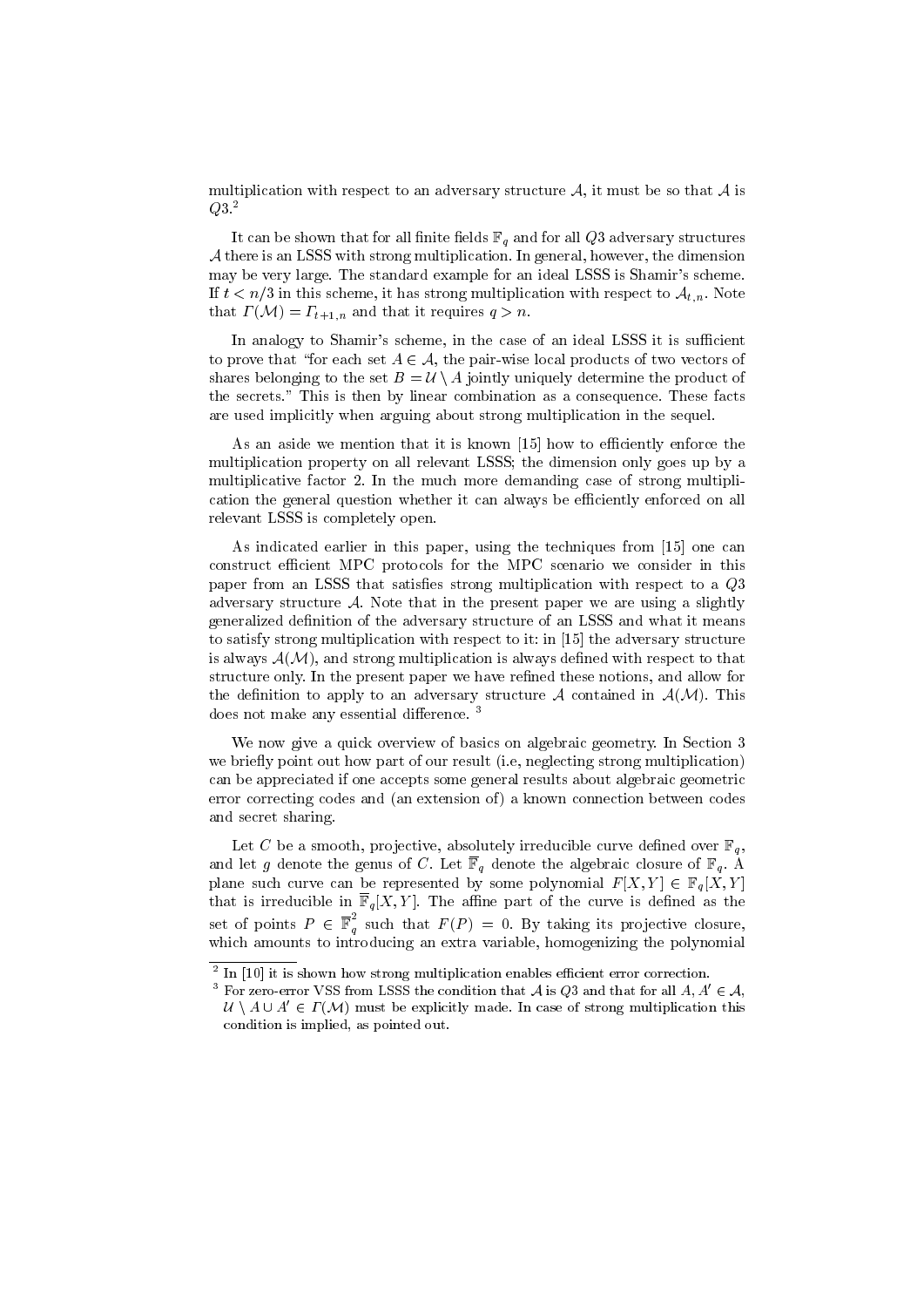and considering the zeroes in the two-dimensional projective space  $\mathbb{P}^2(\overline{\mathbb{F}}_q)$ , one obtains the entire curve. More generally, curves defined over  $\mathbb{F}_q$  is the "set of zeroes" in  $\mathbb{P}^m(\overline{\mathbb{F}}_q)$  of a homogeneous ideal  $I\subset \mathbb{F}_q[X_0,\ldots,X_m],$  where  $I$  is such that its function field has transcendence degree 1 over the ground field, i.e., it is a one dimensional variety. Smoothness concerns not simultaneously vanishing partial (formal) derivatives.

 $\overline{\mathbb{F}}_q(C)$  denotes the function field of the curve. Very briefly, it consists of all fractions of polynomials  $a, b \in \overline{\mathbb{F}}_q[X_0, \ldots, X_m], b \notin I$ , such that both are homogeneous of the same degree, under the equivalence relation that  $a/b \equiv a'/b'$ if  $ab' \equiv a'b \bmod I$ . The elements can be viewed as maps from the curve to  $\mathbb{F}_q$ , and they have at most a finite number of poles and zeroes, unless it is the zero function. Their "multiplicities add up to zero."

Since C is smooth at each point  $P \in C$  by assumption, the local ring  $\mathcal{O}_P(C)$ of functions  $f \in \overline{\mathbb{F}}_q(C)$  that are well-defined at P (equivalently, the ones that do not have a pole at P) is a discrete valuation ring. Thus, at each  $P \in C$ , there exists  $t \in \overline{\mathbb{F}}_q(C)$  (a uniformizing parameter) such that  $t(P) = 0$  and each  $f \in \mathcal{O}_P(C)$  can be uniquely written as  $f = u \cdot t^{\nu_P(f)}$ . Here,  $u \in \mathcal{O}_P(C)$  is a unit  $(i.e.,u(P) \neq 0)$ , and  $\nu_P (f)$  is a non-negative integer. This valuation  $\nu_P$  extends to all of  $\overline{\mathbb{F}}_q(C)$ , by defining  $\nu_P(f) = -\nu_P (1/f)$  if f has a pole at P.

A divisor is a formal sum  $\sum_{P \in C} m_p \cdot (P)$  with integer coefficients  $m_p$  taken over all points P of the curve C. Divisors are required to have finite support, i.e., they are zero except possibly at finitely many points. The divisor of  $f \in \mathbb{F}_q(C)$  is defined as  $\text{div}(f) = \sum_{P \in C} \nu_P(f) \cdot (P)$ . It holds that deg  $\text{div}(f) = 0$ . The degree degD of a divisor D is the sum  $\sum_{P \in C} m_P \in \mathbb{Z}$  of its coefficients  $m_P$ .

The Riemann-Roch space associated with a divisor D is defined as  $\mathcal{L}(D)$  =  ${f \in \overline{\mathbb{F}}_q(C)|div(f) + D \geq 0}$   $\cup$  {0}. This is an  $\overline{\mathbb{F}}_q$ -vector space. The (partial) ordering " $\geq$ " refers to the comparison of integer vectors and declaring one larger than the other if this holds coordinate-wise. Its dimension is denoted  $\ell(D)$ . This dimension is equal to 0 if deg $D < 0$ . The Riemann-Roch Theorem is concerned with the dimensions of those spaces. It says that  $\ell(D)-\ell(K-D) = \text{deg}D+1-g$ . Here K is a canonical divisor. These are the divisors K of degree  $2g - 2$  and  $\ell(K) = g$ . It follows immediately that  $\ell(D) = \text{deg}D + 1 - g$  if  $\text{deg}D$  is large enough, i.e., at least  $2g - 1$ . This consequence suffices for the purposes in this paper.

An  $\mathbb{F}_q$ -rational point on C is one whose projective coordinates can be chosen in  $\mathbb{F}_q$ . Rational point shall mean  $\mathbb{F}_q$ -rational point. Note that non-plane curves can in principle harbor many more rational points than plane curves.

The divisors on C defined over  $\mathbb{F}_q$  (or  $\mathbb{F}_q$ -rational divisors) are those that are invariant under the Galois group  $Gal(\overline{\mathbb{F}}_q/\dot{\mathbb{F}}_q)$ . This includes the divisors whose support consists of rational points only. In this paper all divisors are rational.

If D is rational, then  $\mathcal{L}(D)$  admits a basis defined over  $\mathbb{F}_q$ . In this paper  $\mathcal{L}(D)$  is tacitly restricted to the  $\mathbb{F}_q$ -part of  $\mathcal{L}$ , i.e., the  $\mathbb{F}_q$ -linear span of such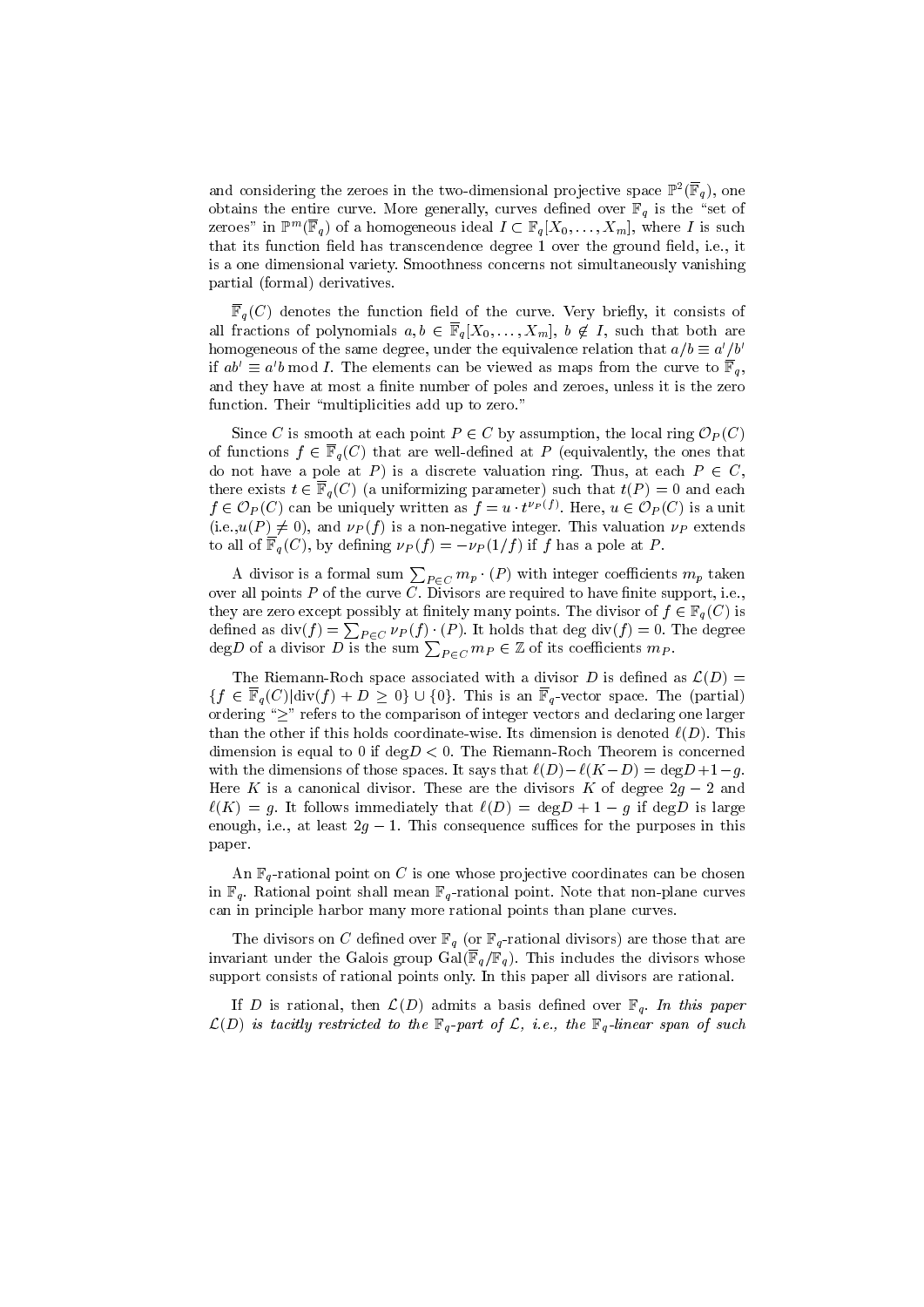basis, or equivalently, the subspace of  $\mathcal{L}(D)$  fixed under  $Gal(\overline{\mathbb{F}}_q/\mathbb{F}_q)$ . This has  $q^{\ell(D)}$  elements. As a consequence of this convention, if  $P \in C$  is rational and if  $f \in \mathcal{L}(D)$ , then  $f(P) \in \mathbb{F}_q$ .

For introductions to algebraic geometry, see for instance [20, 27], or or textbooks that place special emphasis on curves over  $\mathbb{F}_q$  such as [37,36]. For an accessible, high level overview of the technicalities sketched above see for instance [28].

#### 3 Main Result

As before, let  $C$  be a smooth projective absolutely irreducible curve defined over  $\mathbb{F}_q$ , and let g denote its genus.

Let

$$
Q, P_0, P_1, \ldots, P_n
$$

be any distinct rational points on C, possibly exhausting all rational points of C. Let t be any fixed integer with  $1 \leq t < n-2g$ . The divisor D is defined as

$$
D = (2g + t) \cdot (Q).
$$

Thus, it has support Q and degree  $2g + t$ <sup>4</sup>

The claimed LSSS  $M$  works as follows.

Let  $s \in \mathbb{F}_q$  be a secret value.

Select

 $f \in \mathcal{L}(D)$ 

at random, subject to the constraint

$$
f(P_0)=s.
$$

There is always at least one such f, since  $\mathcal{L}(D)$  contains in particular the constant functions. By the convention made earlier on, the choice of  $f$  is restricted to the  $\mathbb{F}_q$ -part of  $\mathcal{L}(D)$ , which is a vector space over  $\mathbb{F}_q$  of dimension  $g + t + 1$ . So the random choice of f conditioned on the secret s consumes  $g + t$  random field elements from  $\mathbb{F}_q$ .

Now define

$$
f(P_1) = s_1 \in \mathbb{F}_q, \dots, f(P_n) = s_n \in \mathbb{F}_q
$$

as the shares. By definition of the divisor  $D$  and by the definition of the space  $\mathcal{L}(D)$ , the functions  $f \in \mathcal{L}(D)$  only have a pole in Q. Thus the values  $f(P_i)$  are always well-defined.

<sup>4</sup> Any other divisor of that degree would do as well. However, with a small support of  $D$  the maximum value of  $n$  is greater.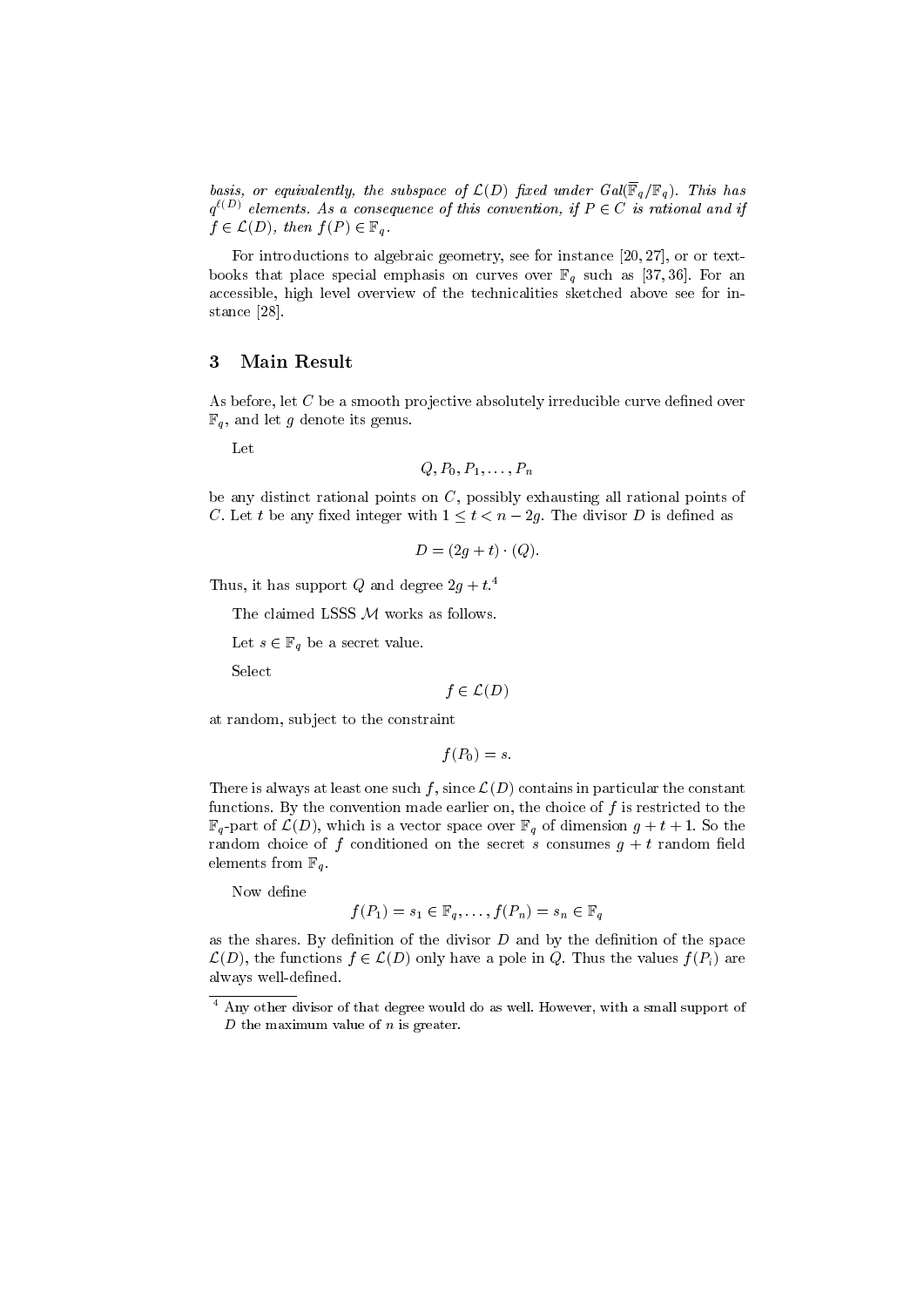The construction above may be viewed as a combination of Goppa's algebraicgeometry error correcting codes [23] and Massey's construction of linear secret sharing schemes from error-correcting codes [29, 30]. The latter result allows to study privacy and reconstruction in terms of properties of the underlying linear codes and their duals. More precisely, one observes that their respective minimum distances imply bounds on the parameters of a ramp scheme. This can be combined with known properties of algebraic-geometric codes to obtain bounds on privacy and reconstruction as we give below. Nevertheless, a slight generalization of the results of Massey is needed to be able to analyze our high information rate ramp scheme from Section 4. We have, however, chosen a selfcontained presentation whose details can all be directly understood from the corollary of Riemann-Roch we stated before. Moreover, in order to prove the strong multiplication property as we do it is essential to be able to address the explicit structure of our secret sharing scheme.

LEMMA 1 Let E be a divisor on C that is defined over  $\mathbb{F}_q$ , and suppose that  $\ell(E) > 0$ . Then each  $f \in \mathcal{L}(E)$  is uniquely determined by evaluations of f on any  $degE + 1$  rational points on C outside the support of E.

PROOF. This is a standard argument. First note that for each  $f \in \mathcal{L}(E)$  and for each rational point P on the curve outside the support of E the value  $f(P)$ is well-defined, as  $f$  certainly has no poles there. This follows from the definition of  $\mathcal{L}(E)$ .

Write d for the degree of E, and consider rational points  $Q_1, \ldots, Q_{d+1}$  on the curve, outside the support of  $E$ . The map

$$
\phi: \mathcal{L}(E) \longrightarrow \mathbb{F}_q^{d+1},
$$
  

$$
f \mapsto (f(Q_1), \dots, f(Q_{d+1}))
$$

is an injective linear map of  $\mathbb{F}_q$ -vector spaces. Indeed, if  $f, h \in \mathcal{L}(E)$  and  $\phi(f)$  =  $\phi(h)$ , then  $f - h \in \mathcal{L}(E - (Q_1 + \ldots + Q_{d+1})) \subset \mathcal{L}(E)$ . Here it is used that the support of  $E$  is disjoint from the  $Q_i$ 's. The degree of the divisor  $E$  –  $(Q_1 + \ldots +$  $Q_{d+1}$ ) is negative, so  $f = h$ .

Note that, just as with Lagrange interpolation by polynomials, this interpolation is linear in the following sense. If  $Q_0$  is a rational point on the curve different from the  $Q_i$ 's and outside the support of  $E,$  then there are coefficients  $\lambda_i \in \mathbb{F}_q$  such that for all  $f \in \mathcal{L}(E)$ 

$$
f(Q_0) = \sum_{i=1}^{d+1} \lambda_i \cdot f(Q_i).
$$

Concretely, since  $\phi$  is injective, there exists a surjective linear map

$$
\chi: \mathbb{F}_q^{d+1} \longrightarrow \mathcal{L}(E)
$$

such that  $\chi \circ \phi$  is the identity on  $\mathcal{L}(E)$ . So

$$
f=\chi(f(Q_1),\ldots,f(Q_{d+1})),
$$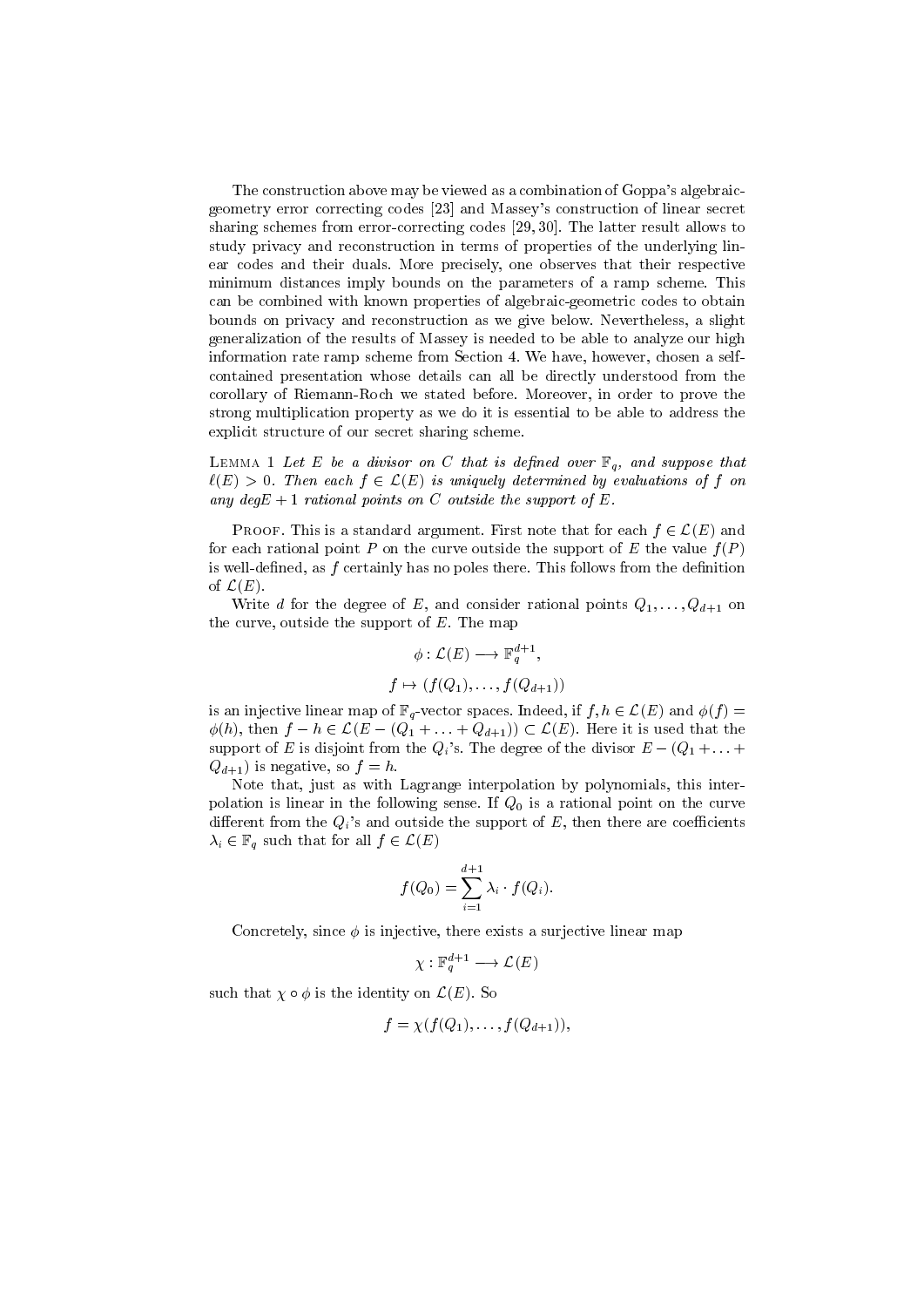and

$$
f(Q_0) = \chi_0 \circ \chi(f(Q_1), \ldots, f(Q_{d+1}),
$$

where the linear map  $\chi_0$  is defined as

$$
\chi_0: \mathcal{L}(E) \longrightarrow \mathbb{F}_q
$$

$$
f \mapsto f(Q_0).
$$

PROPOSITION 1  $\mathcal{A}(\mathcal{M})$  consists of all sets  $A \subset \{1, \ldots, n\}$  such that

$$
\ell(D - (P_0 + \sum_{i \in A} P_i)) < \ell(D - (\sum_{i \in A} P_i)).
$$

Equivalently,  $\Gamma(\mathcal{M})$  consists of all sets  $B \subset \{1, \ldots, n\}$  such that

$$
\ell(D - (P_0 + \sum_{i \in B} P_i)) = \ell(D - (\sum_{i \in B} P_i)).
$$

PROOF. Clearly,  $A \in \mathcal{A}$  if and only if there exists  $k \in \mathcal{L}(D)$  such that  $k(P_i) = 0$  for all  $i \in A$  and  $k(P_0) = 1$ . This is a general fact about linear secret sharing schemes, which is easily proved by linear algebra.

It holds generally that  $\mathcal{L}(F) \subset \mathcal{L}(F')$  if  $F \leq F'$ . This follows immediately from the definitions. Since the support of  $D$  is disjoint from the  $P_i$ 's, it therefore holds that

$$
\mathcal{L}(D-(P_0+\sum_{i\in A}P_i))\subset \mathcal{L}(D-(\sum_{i\in A}P_i))\subset \mathcal{L}(D).
$$

All functions  $k'$  in the difference

$$
\mathcal{L}(D - (\sum_{i \in A} P_i)) \setminus \mathcal{L}(D - (P_0 + \sum_{i \in A} P_i)),
$$

if any, satisfy  $k' \in \mathcal{L}(D), k'(P_0) \neq 0$ , and  $k'(P_i) = 0$  for all  $i \in A$ . By normalizing at  $P_0$ , the desired function k is obtained. Clearly, the difference between those<br>spaces is non-empty if and only if their dimensions differ. spaces is non-empty if and only if their dimensions differ.

COROLLARY 1  $\mathcal{A}_{t,n} \subset \mathcal{A}(\mathcal{M})$ .

PROOF. If  $|A|=t$ , then

$$
deg(D - (P_0 + \sum_{i \in A} P_i)) = 2g - 1,
$$
  

$$
deg(D - (\sum_{i \in A} P_i)) = 2g.
$$

Therefore,

$$
g = \ell(D - (P_0 + \sum_{i \in A} P_i)) < g + 1 = \ell(D - (\sum_{i \in A} P_i)).
$$

 $\triangle$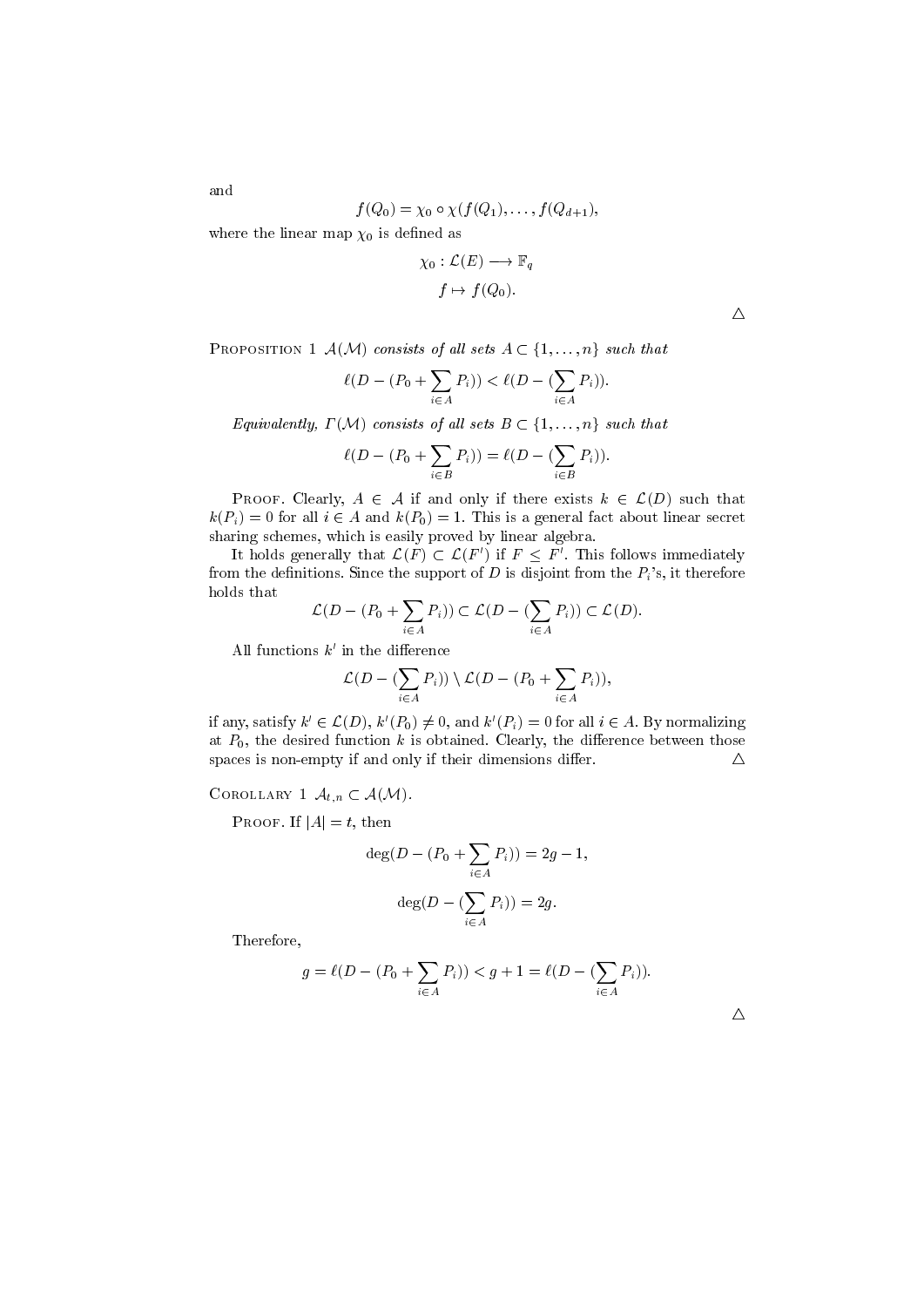COROLLARY 2  $\Gamma_{2g+t+1,n} \subset \Gamma(\mathcal{M})$ .

PROOF. First note that by definition  $n \geq 2g + t + 1$ . If  $B \subset \{1, \ldots, n\}$  is a set of size  $2g + t + 1$ , then  $\ell(D - \sum_{i \in B} P_i) = 0$ , since the argument is a divisor of negative degree. Thus,  $0 = \ell(D - (P_0 + \sum_{i \in B} P_i) \leq \ell(D - \sum_{i \in B} P_i) = 0$   $\Delta$ 

PROPOSITION 2 M has strong multiplication with respect to  $A_{t,n}$  if  $3t < n-4g$ .  $\mathcal M$  has multiplication if  $2t < n - 4g$ .

PROOF. We only treat the strong multiplication case. Let  $f, h \in \mathcal{L}(D)$ . Using the basic fact that  $div(fh) = div f + div h$ , it follows that

$$
0 \leq (\text{div}f + D) + (\text{div}h + D) = \text{div}(fh) + 2D.
$$

Hence

$$
f \cdot h \in \mathcal{L}(2D).
$$

Thus M has strong multiplication if

$$
n - t > \deg(2D) = 4g + 2t,
$$

as follows by application of Lemma 1. Indeed, let B be any set with  $B \subset$  $\{1, \ldots, n\}$  and  $|B| = 4g + 2t + 1$ . Define linear maps

$$
\hat{\phi}_0 : \mathcal{L}(2D) \longrightarrow \mathbb{F}_q
$$
  

$$
\hat{f} \mapsto \hat{f}(P_0),
$$

and

$$
\hat{\phi}: \mathcal{L}(2D) \longrightarrow \mathbb{F}_q^{4g+2t+1}
$$

$$
\hat{f} \mapsto (\hat{f}(P_i))_{i \in B},
$$

and

$$
\hat{\chi}: \mathbb{F}_q^{4g+2t+1} \longrightarrow \mathcal{L}(2D)
$$

such that  $\hat{\chi} \circ \hat{\phi}$  is the identity on  $\mathcal{L}(2D)$ .

Then, for all  $f, h \in \mathcal{L}(D)$ , it holds that

$$
s \cdot s' = \hat{\phi}_0 \circ \hat{\chi}((s_i \cdot s'_i)_{i \in B}),
$$

where

$$
s = f(P_0), s' = h(P_0)
$$
, and for all  $i \in B, s_i = f(P_i), s'_i = h(P_i)$ .

 $\triangle$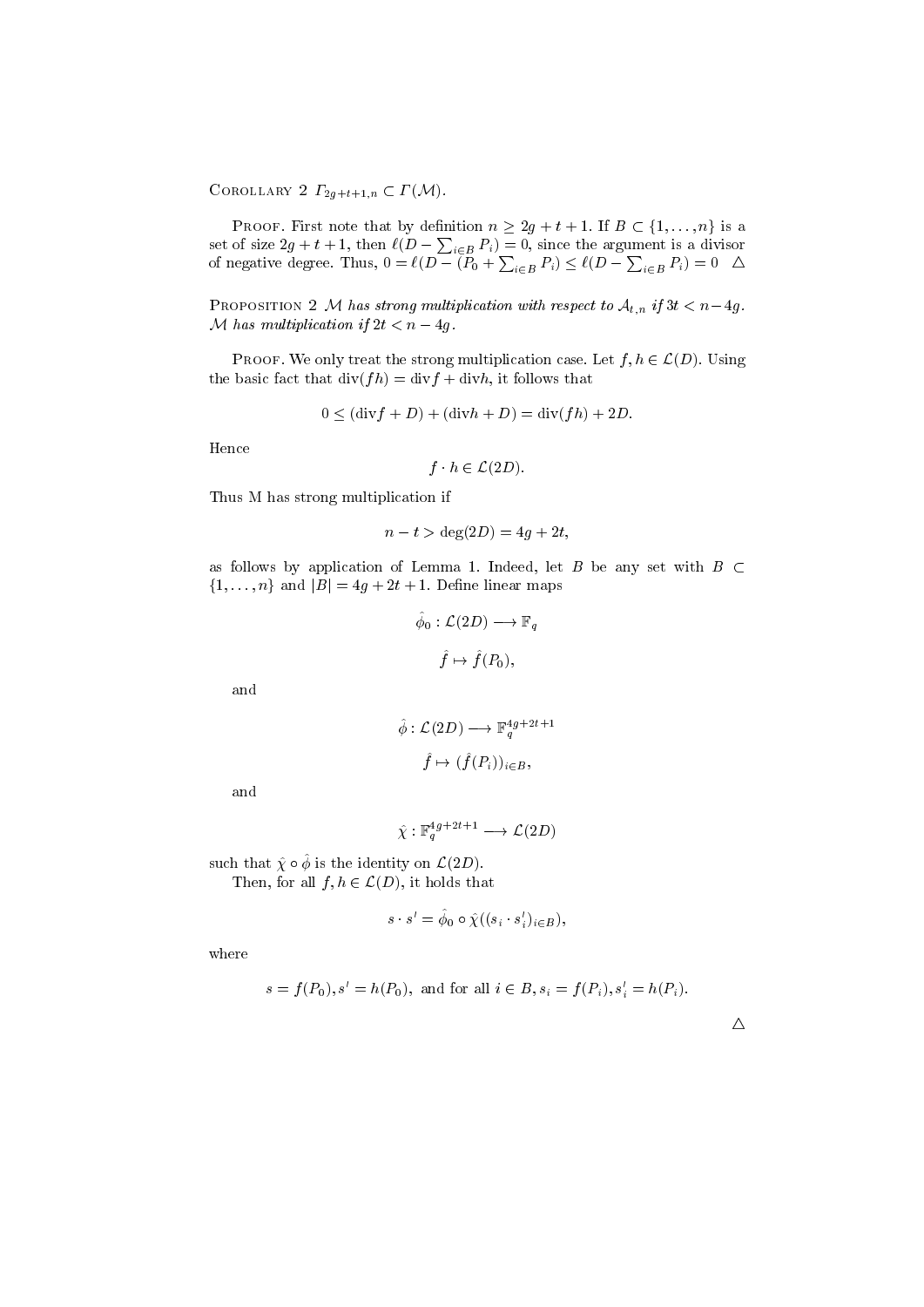An alternative proof of the strong multiplication property can be based on the observation that this LSSS has strong multiplication with respect to an adversary structure  $A \subset A(\mathcal{M})$  if for all  $A \in \mathcal{A}$  it holds that

$$
\ell(2D - (P_0 + \sum_{i \in B} P_i)) = \ell(2D - (\sum_{i \in B} P_i)),
$$

where  $B = \{1, \ldots, n\} \setminus A$ .

For completeness we show how strong multiplication linearizes the problem of recovering the secret in the presence of corrupted shared. It is a special case of the more general technique given in [10]. But also note that known techniques for decoding algebraic-geometry codes apply here. In any case, assume  $t < (n 4g/3$ . Let  $u = (f(P_1), \ldots, f(P_n))$  be a share vector for the secret  $s = f(P_0),$ with  $f \in \mathcal{L}(D)$ . Let  $e \in \mathbb{F}_q^n$  be a vector of Hamming-weight at most t, i.e., its number of nonzero coordinates is at most t. For any  $P \in \{P_1, \ldots, P_n\}$  write  $c = u + e \in \mathbb{F}_q^n$ , and write  $c(P)$  for the coordinate of c "that corresponds to P." Now solve the following linear equation system  $\forall P \in \{P_1, \ldots, P_n\} : h(P) =$  $c(P) \cdot k(P), k(P_0) = 1$ , where  $h \in \mathcal{L}(2D), k \in \mathcal{L}(D)$ . These are  $n+1$  equations in  $(3g+2t+1)+(g+t+1)=4g+3t+2$  variables. There always exists a solution, and each solution  $(h,k) \in \mathcal{L}(2D) \times \mathcal{L}(D)$  satisfies  $h(P_0) = s$ . This system of linear equations can be efficiently set up if the underlying curve supports efficient algorithms.

Some final remarks about the basic construction are in order. Often one may re-define  $D$  so that one extra player is supported. Indeed, by using the Weak Approximation Theorem (see [36]) an equivalent  $D'$  can be found whose support really lies in an extension field, thereby making all rational points available for players. There is an alternative approach to \winning points" in which all of the points in the support of any (positive divisor) D can be used as extra players. This involves redefining the embedding of  $\mathcal{L}(D)$  by scaling at each point in the support of  $D$  with an appropriate power of a uniformizing parameter at that point.

# 4 Construction of Ramp Schemes with Large Information Rate

Instead of taking a single point  $P_0$ , consider taking a sequence of distinct points  $P_0^1, \ldots, P_0^{\ell}$ , disjoint from Q and  $P_1, \ldots, P_n$  and where  $2g + t + \ell \leq n$ . It is not hard to show, by arguments virtually identical to the ones used before, that if ones takes  $2g + t + \ell - 1$  instead of  $2g + t$  as the degree of D, then the secrets may in fact be chosen arbitrarily from  $\mathbb{F}_q^{\ell}$  instead of  $\mathbb{F}_q$ . The share size doesn't change. Thus it is a  $(t, 2g + t + \ell, n)$ -ramp scheme where each share is in  $\mathbb{F}_q$ , but where the secret can be chosen in  $\mathbb{F}_q^{\ell}$ . Strong multiplication and efficient error recovery can also be appropriately carried over to this variation.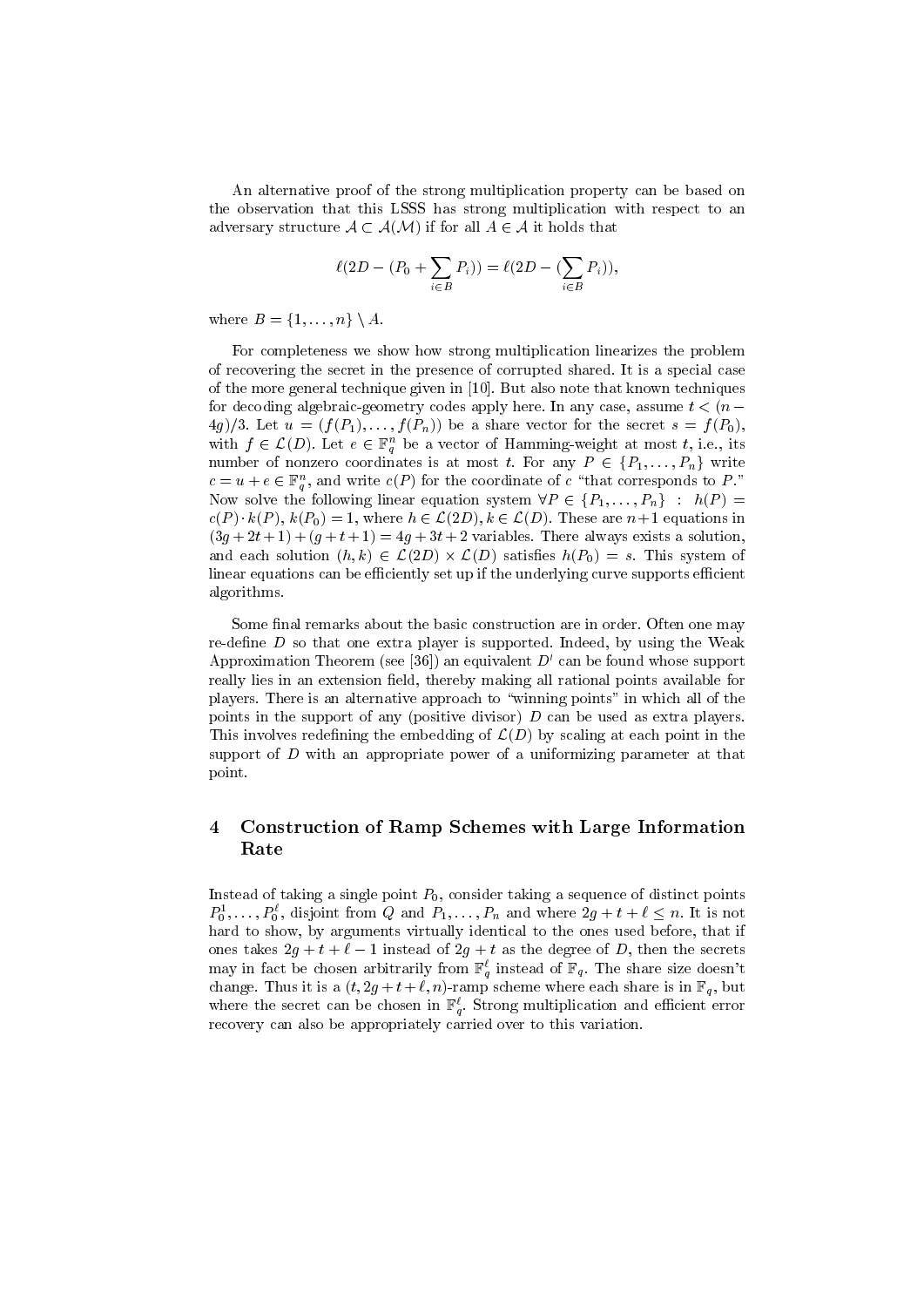## 5 Achievable Parameters

Below concrete numerical examples are given, using well-known classes of curves. The genus 0 case of our construction collapses to Shamir's scheme. As a first example with an advantage compared to known technique, consider elliptic curves, i.e.,  $g = 1$ . It is well-known that  $N_q(1) = q + 1 + \lfloor 2\sqrt{q} \rfloor$ , unless a certain condition on q and the characteristic of p of  $\mathbb{F}_q$  holds,<sup>5</sup> in which case this maximum number is just one less. Compared to using Shamir's scheme in secure computation, our scheme supports, over the same finite field  $\mathbb{F}_q$ , an additional  $2\sqrt{q} - 1$  players. The maximal level of corruption tolerance is decreased by at most an additive factor of 2 (just 1 if the number of players n is such that  $n-1$  is not divisible by 3).

Here is one example based on higher genus curves. Consider the Hermitian curves  $X^{\sqrt{q}+1} + Y^{\sqrt{q}+1} = Z^{\sqrt{q}+1}$  over  $\mathbb{F}_q$ , where q is a square. These well-known curves hit the Hasse-Weil upper bound. The genus of such curves is equal to  $\frac{1}{2}(q - \sqrt{q})$ , and their number of  $\mathbb{F}_q$ -rational points is  $q\sqrt{q} + 1$ .

For example, working over  $\mathbb{F}_{64}$ , more than 500 players are supported and more than 130 corruptions are tolerated. In comparison, in Shamir's scheme  $q$ would be greater than 500 (instead of 64), but almost 40 more corruptions could be tolerated.

Finally, the well-known (non-plane) curves of García and Stichtenoth [21] from coding theory, prove useful here as well. Let  $q$  be a square. Then there is a family of curves  $\{C_m\}_{m\in\mathbb{Z}_{\geq 0}}$  defined over  $\mathbb{F}_q$  such that

$$
\#C_m(\mathbb{F}_q) \ge (q - \sqrt{q})\sqrt{q}^{m-1} \text{ and } g(C_m) \le \sqrt{q}^m.
$$

So the ratio here is

$$
\frac{g(C_m)}{\#C_m(\mathbb{F}_q))} \le \frac{1}{\sqrt{q}-1}.
$$

Consider a finite field  $\mathbb{F}_q$  with q a square. Let t be chosen maximal such that

$$
t < (\frac{1}{3} - c) \cdot n,
$$

where  $c = \frac{4}{3(\sqrt{q}-1)} < \frac{1}{3}$ . This means that  $q \ge 49$ . It follows that for each  $\epsilon$  with  $0 < \epsilon < \frac{1}{6}$ , there is a finite field  $\mathbb{F}_q$  such that for infinitely many *n* there exists a scheme with strong multiplication and with  $(\frac{1}{3} - \epsilon) \cdot n \le t < \frac{1}{3} \cdot n$ . Note that in particular all sets of size at least  $n - 2t$  are accepted.

Note that there exists theoretically efficient constructions of the curves of García and Stichtenoth. Efficient construction means here that one can also efficiently work with the relevant Riemann-Roch spaces. There are a host of classes of curves with many rational points known from coding theory that allow for efficient construction. We do not further address computational issues here. This is deferred to future work. See also a table with known values of  $N_q(g)$ , see [22].

 $^5$   $p$  divides  $\lfloor 2\sqrt{q}\rfloor$  and  $\mathbb{F}_q$  is an extension of degree at least  $3$  over  $\mathbb{F}_p$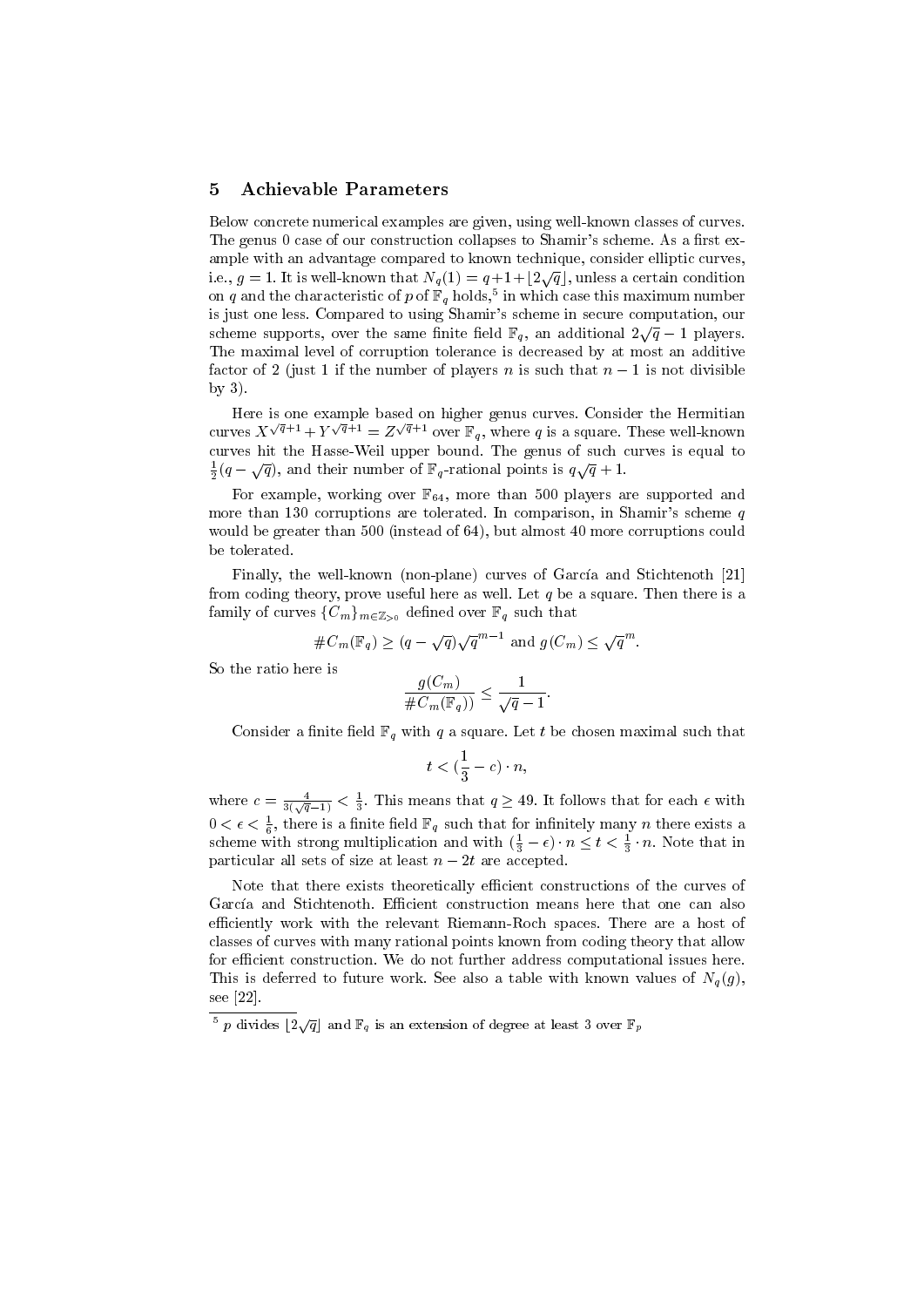### 6 Acknowledgements

Ronald Cramer makes the following acknowledgments. Thanks to Ivan Damgaard, Iwan Duursma, Bas Edixhoven, Serge Fehr, Gerard van der Geer, Maribel Gonzalez Vasco, Robbert de Haan, Javier Herranz, Martin Hirt, Robin de Jong, Keith Martin, Hendrik Lenstra, Carles Padró, Victor Shoup, Douglas Stinson and Chaoping Xing for useful discussions, inspiration, and suggestions. Special thanks to Hendrik Lenstra for encouraging study of secret sharing from the point of view of algebraic geometry in the first place. Hao Chen's work was supported by National Natural Science Foundation Distinguished Young Scholar Grant 10225106 and by Grant 60542006 (NNSF, China).

## References

- 1. M. Ben-Or, S. Goldwasser, and A. Wigderson. Completeness theorems for noncryptographic fault-tolerant distributed computation. Proceedings of STOC 1988, ACM Press, pp.  $1-10$ .
- 2. J. Bierbrauer. Universal Hashing and Geometric Codes. Designs, Codes and Cryptography, vol. 11, pp. 207-221, 1997.
- 3. G. R. Blakley. Safeguarding cryptographic keys. Proceedings of National Computer Conference '79, volume 48 of AFIPS Proceedings, pp. 313-317, 1979.
- 4. D. Chaum, C. Crepeau, and I. Damgaard. Multi-party unconditionally secure protocols. Proceedings STOC 1988, ACM Press, pp. 11-19.
- 5. H. Chen. Linear secret sharing from algebraic-geometric codes. Merged with [8].
- 6. H. Chen, R. Cramer, C. Ding, and C. Xing. Secret sharing and secure multi-party compuation from projective algebraic subsets. Work in progress.
- 7. H. Chen, R. Cramer, S. Goldwasser, V. Vaikuntanathan, R. de Haan. Threshold MPC in the Rabin-Ben Or broadcast model unconditionally secure against corrupt minorities based on general error correcting codes. Work in progress.
- 8. R. Cramer. Algebraic geometric secret sharing and secure computation over small fields. Merged with [5].
- 9. R. Cramer, S. Fehr, and M. Stam. Blackbox secret sharing from primitive sets in algebraic number fields. Proceedings of CRYPTO 2005, volume 3621 of LNCS, pp. 344-360, Springer-Verlag, 2005.
- 10. R. Cramer, V. Daza, I. Gracia, J. Jimenez Urroz, G. Leander, J. Mart-Farre, and C. Padró. On codes, matroids and secure multi-party computation from linear secret sharing schemes. Proceedings of CRYPTO 2005, volume 3621 of LNCS, pp. 327-343, Springer-Verlag, 2005.
- 11. R. Cramer and R. de Haan. Atomic Secure Multi-Party Multiplication with Low Communication. Manuscript, 2004.
- 12. R. Cramer, S. Fehr, Y. Ishai, and E. Kushilevitz. Efficient multi-party computation over rings. Proceedings of EUROCRYPT 2003, volume 2656 of LNCS, pp. 596-613, Springer-Verlag, 2003.
- 13. R. Cramer and S. Fehr. Optimal black-box secret sharing over arbitrary Abelian groups. Proceedings of CRYPTO 2002, volume 2442 of LNCS, pp. 272-287, Springer-Verlag, 2002.
- 14. R. Cramer, I. Damgaard, and S. Dziembowski. On the complexity of veriable secret sharing and multi-party computation. Proceedings of STOC 2000, ACM Press, pp. 325-334, 2000.